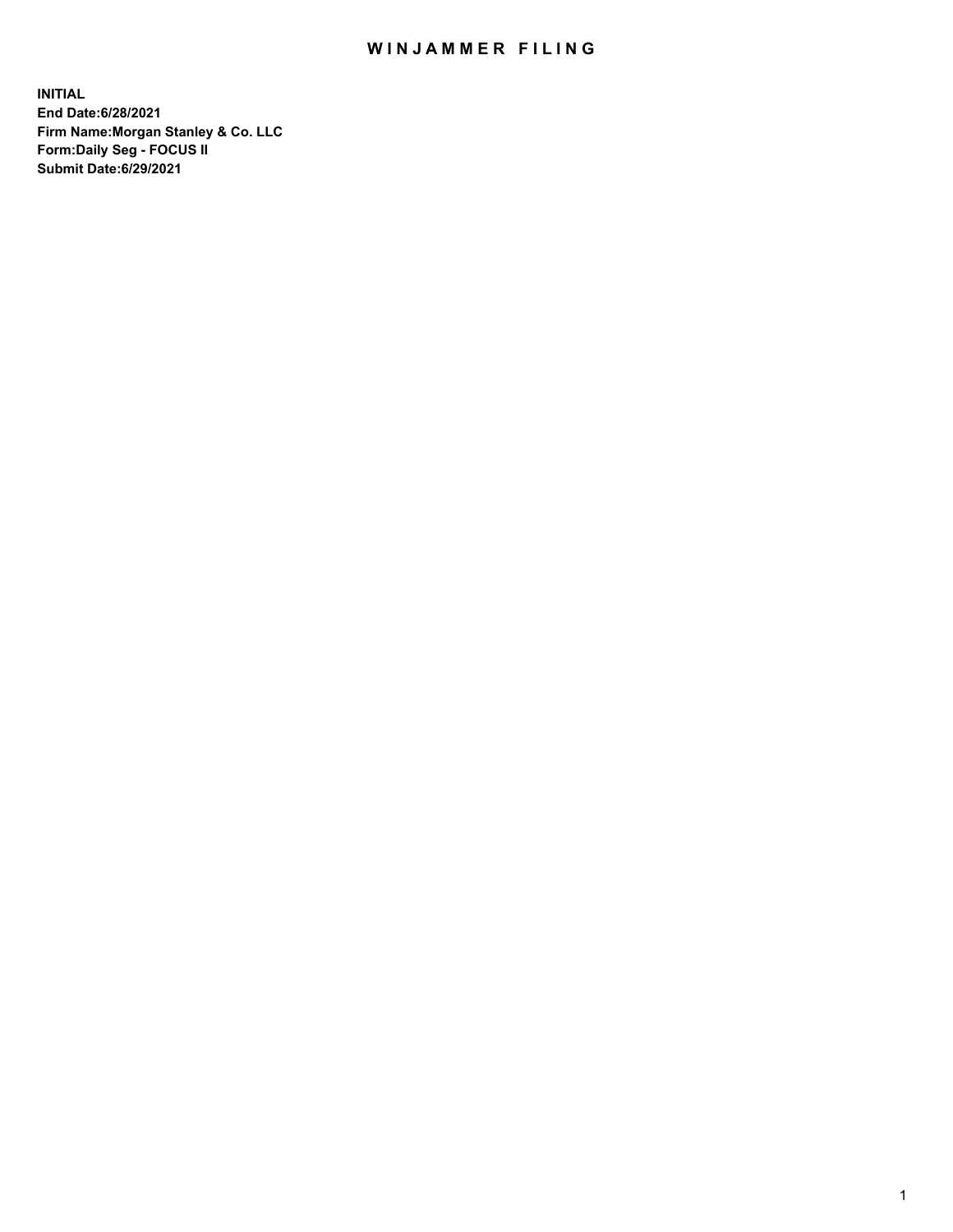**INITIAL End Date:6/28/2021 Firm Name:Morgan Stanley & Co. LLC Form:Daily Seg - FOCUS II Submit Date:6/29/2021 Daily Segregation - Cover Page**

| Name of Company                                                                                                                                                                                                                                                                                                                | Morgan Stanley & Co. LLC                               |
|--------------------------------------------------------------------------------------------------------------------------------------------------------------------------------------------------------------------------------------------------------------------------------------------------------------------------------|--------------------------------------------------------|
| <b>Contact Name</b>                                                                                                                                                                                                                                                                                                            | <b>Ikram Shah</b>                                      |
| <b>Contact Phone Number</b>                                                                                                                                                                                                                                                                                                    | 212-276-0963                                           |
| <b>Contact Email Address</b>                                                                                                                                                                                                                                                                                                   | Ikram.shah@morganstanley.com                           |
| FCM's Customer Segregated Funds Residual Interest Target (choose one):<br>a. Minimum dollar amount: ; or<br>b. Minimum percentage of customer segregated funds required:% ; or<br>c. Dollar amount range between: and; or<br>d. Percentage range of customer segregated funds required between: % and %.                       | 235,000,000<br><u>0</u><br>00<br>0 <sub>0</sub>        |
| FCM's Customer Secured Amount Funds Residual Interest Target (choose one):<br>a. Minimum dollar amount: ; or<br>b. Minimum percentage of customer secured funds required:% ; or<br>c. Dollar amount range between: and; or<br>d. Percentage range of customer secured funds required between:% and%.                           | 140,000,000<br><u>0</u><br><u>00</u><br>0 <sub>0</sub> |
| FCM's Cleared Swaps Customer Collateral Residual Interest Target (choose one):<br>a. Minimum dollar amount: ; or<br>b. Minimum percentage of cleared swaps customer collateral required:% ; or<br>c. Dollar amount range between: and; or<br>d. Percentage range of cleared swaps customer collateral required between:% and%. | 92,000,000<br><u>0</u><br><u>00</u><br>00              |

Attach supporting documents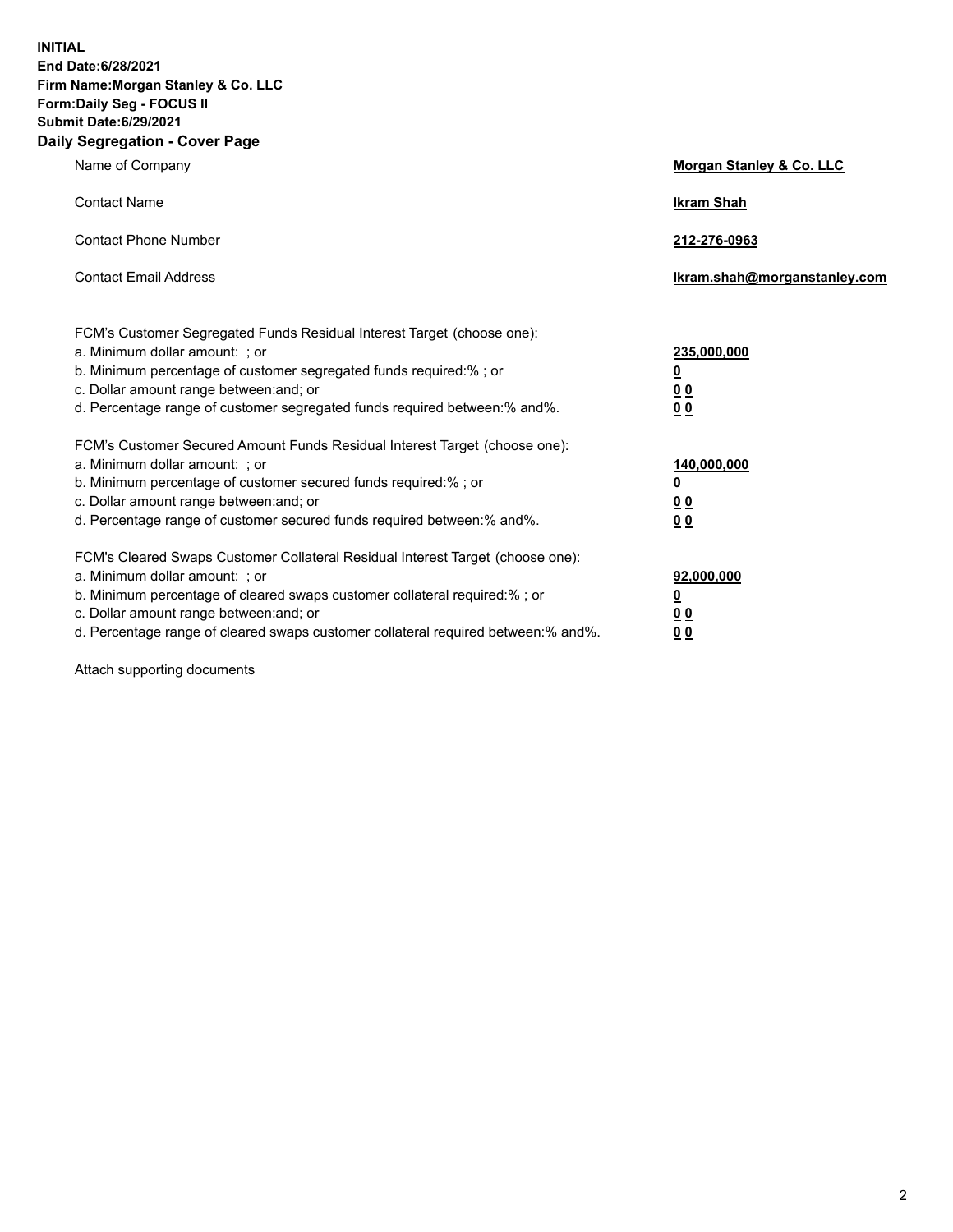## **INITIAL End Date:6/28/2021 Firm Name:Morgan Stanley & Co. LLC Form:Daily Seg - FOCUS II Submit Date:6/29/2021**

## **Daily Segregation - Secured Amounts**

|    | Foreign Futures and Foreign Options Secured Amounts                                         |                                                    |
|----|---------------------------------------------------------------------------------------------|----------------------------------------------------|
|    | Amount required to be set aside pursuant to law, rule or regulation of a foreign            | $0$ [7305]                                         |
|    | government or a rule of a self-regulatory organization authorized thereunder                |                                                    |
| 1. | Net ledger balance - Foreign Futures and Foreign Option Trading - All Customers             |                                                    |
|    | A. Cash                                                                                     | 4,690,677,822 [7315]                               |
|    | B. Securities (at market)                                                                   | 2,246,656,335 [7317]                               |
| 2. | Net unrealized profit (loss) in open futures contracts traded on a foreign board of trade   | 559,689,097 [7325]                                 |
| 3. | Exchange traded options                                                                     |                                                    |
|    | a. Market value of open option contracts purchased on a foreign board of trade              | 23,046,956 [7335]                                  |
|    | b. Market value of open contracts granted (sold) on a foreign board of trade                | -17,242,770 [7337]                                 |
| 4. | Net equity (deficit) (add lines 1.2. and 3.)                                                | 7,502,827,440 [7345]                               |
| 5. | Account liquidating to a deficit and account with a debit balances - gross amount           | 48,140,707 [7351]                                  |
|    | Less: amount offset by customer owned securities                                            | <mark>-47,700,834</mark> [7352] <b>439,873</b> [73 |
| 6. | Amount required to be set aside as the secured amount - Net Liquidating Equity              | 7,503,267,313 [7355]                               |
|    | Method (add lines 4 and 5)                                                                  |                                                    |
| 7. | Greater of amount required to be set aside pursuant to foreign jurisdiction (above) or line | 7,503,267,313 [7360]                               |
|    | 6.                                                                                          |                                                    |
|    | FUNDS DEPOSITED IN SEPARATE REGULATION 30.7 ACCOUNTS                                        |                                                    |
| 1. | Cash in banks                                                                               |                                                    |
|    | A. Banks located in the United States                                                       | 394,795,963 [7500]                                 |
|    | B. Other banks qualified under Regulation 30.7                                              | 403,670,100 [7520] 798,466,06                      |
|    |                                                                                             | [7530]                                             |
| 2. | <b>Securities</b>                                                                           |                                                    |
|    | A. In safekeeping with banks located in the United States                                   | 652,279,450 [7540]                                 |
|    | B. In safekeeping with other banks qualified under Regulation 30.7                          | 42,966,618 [7560] 695,246,068                      |
|    |                                                                                             | [7570]                                             |
| 3. | Equities with registered futures commission merchants                                       |                                                    |
|    | A. Cash                                                                                     | 16,897,274 [7580]                                  |
|    | <b>B.</b> Securities                                                                        | $0$ [7590]                                         |
|    | C. Unrealized gain (loss) on open futures contracts                                         | $-1,645,177$ [7600]                                |
|    | D. Value of long option contracts                                                           | $0$ [7610]                                         |
|    | E. Value of short option contracts                                                          | 0 [7615] 15,252,097 [7620]                         |
| 4. | Amounts held by clearing organizations of foreign boards of trade                           |                                                    |
|    | A. Cash                                                                                     | $0$ [7640]                                         |
|    | <b>B.</b> Securities                                                                        | $0$ [7650]                                         |
|    | C. Amount due to (from) clearing organization - daily variation                             | $0$ [7660]                                         |
|    | D. Value of long option contracts                                                           | $0$ [7670]                                         |
|    | E. Value of short option contracts                                                          | 0 [7675] 0 [7680]                                  |
| 5. | Amounts held by members of foreign boards of trade                                          |                                                    |
|    | A. Cash                                                                                     | 4,091,418,100 [7700]                               |
|    | <b>B.</b> Securities                                                                        | 1,551,410,267 [7710]                               |
|    | C. Unrealized gain (loss) on open futures contracts                                         | 561,334,274 [7720]                                 |
|    | D. Value of long option contracts                                                           | 23,046,956 [7730]                                  |
|    | E. Value of short option contracts                                                          | -17,242,770 [7735] 6,209,966,8                     |
|    |                                                                                             | $[7740]$                                           |
| 6. | Amounts with other depositories designated by a foreign board of trade                      | $0$ [7760]                                         |
| 7. | Segregated funds on hand                                                                    | $0$ [7765]                                         |
| 8. | Total funds in separate section 30.7 accounts                                               | 7,718,931,055 [7770]                               |
| 9. | Excess (deficiency) Set Aside for Secured Amount (subtract line 7 Secured Statement         | 215,663,742 [7380]                                 |
|    | Page 1 from Line 8)                                                                         |                                                    |

- 10. Management Target Amount for Excess funds in separate section 30.7 accounts **140,000,000** [7780]
- 11. Excess (deficiency) funds in separate 30.7 accounts over (under) Management Target 75,663,742 [7785]

Less: amount offset by customer owned securities **-47,700,834** [7352] **439,873** [7354] **55]** 

## 60]

B. Other Banks (0.83

 E. Value of short option contracts **-17,242,770** [7735] **6,209,966,827 215,663,742** [7380]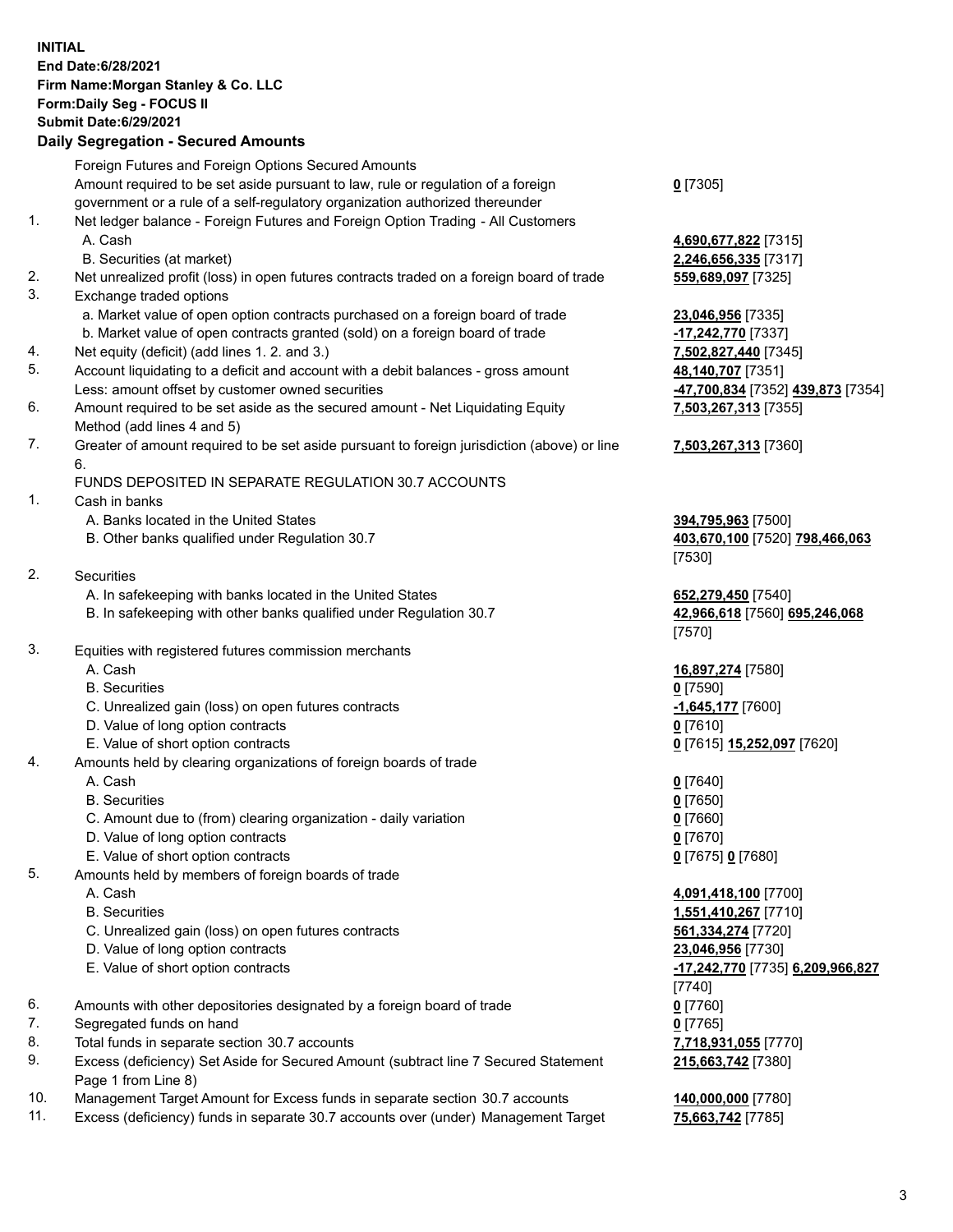**INITIAL End Date:6/28/2021 Firm Name:Morgan Stanley & Co. LLC Form:Daily Seg - FOCUS II Submit Date:6/29/2021 Daily Segregation - Segregation Statement** SEGREGATION REQUIREMENTS(Section 4d(2) of the CEAct) 1. Net ledger balance A. Cash **16,233,249,882** [7010] B. Securities (at market) **8,173,443,199** [7020] 2. Net unrealized profit (loss) in open futures contracts traded on a contract market **1,627,308,164** [7030] 3. Exchange traded options A. Add market value of open option contracts purchased on a contract market **905,061,268** [7032] B. Deduct market value of open option contracts granted (sold) on a contract market **-406,853,972** [7033] 4. Net equity (deficit) (add lines 1, 2 and 3) **26,532,208,541** [7040] 5. Accounts liquidating to a deficit and accounts with debit balances - gross amount **250,121,263** [7045] Less: amount offset by customer securities **-243,248,457** [7047] **6,872,806** [7050] 6. Amount required to be segregated (add lines 4 and 5) **26,539,081,347** [7060] FUNDS IN SEGREGATED ACCOUNTS 7. Deposited in segregated funds bank accounts A. Cash **3,173,166,176** [7070] B. Securities representing investments of customers' funds (at market) **0** [7080] C. Securities held for particular customers or option customers in lieu of cash (at market) **2,586,581,796** [7090] 8. Margins on deposit with derivatives clearing organizations of contract markets A. Cash **15,017,566,895** [7100] B. Securities representing investments of customers' funds (at market) **0** [7110] C. Securities held for particular customers or option customers in lieu of cash (at market) **5,105,027,753** [7120] 9. Net settlement from (to) derivatives clearing organizations of contract markets **48,609,966** [7130] 10. Exchange traded options A. Value of open long option contracts **905,061,268** [7132] B. Value of open short option contracts **and the set of our original contracts -406,853,972** [7133] 11. Net equities with other FCMs A. Net liquidating equity **9,750,329** [7140] B. Securities representing investments of customers' funds (at market) **0** [7160] C. Securities held for particular customers or option customers in lieu of cash (at market) **0** [7170] 12. Segregated funds on hand **481,833,650** [7150] 13. Total amount in segregation (add lines 7 through 12) **26,920,743,861** [7180] 14. Excess (deficiency) funds in segregation (subtract line 6 from line 13) **381,662,514** [7190] 15. Management Target Amount for Excess funds in segregation **235,000,000** [7194]

16. Excess (deficiency) funds in segregation over (under) Management Target Amount Excess

**146,662,514** [7198]